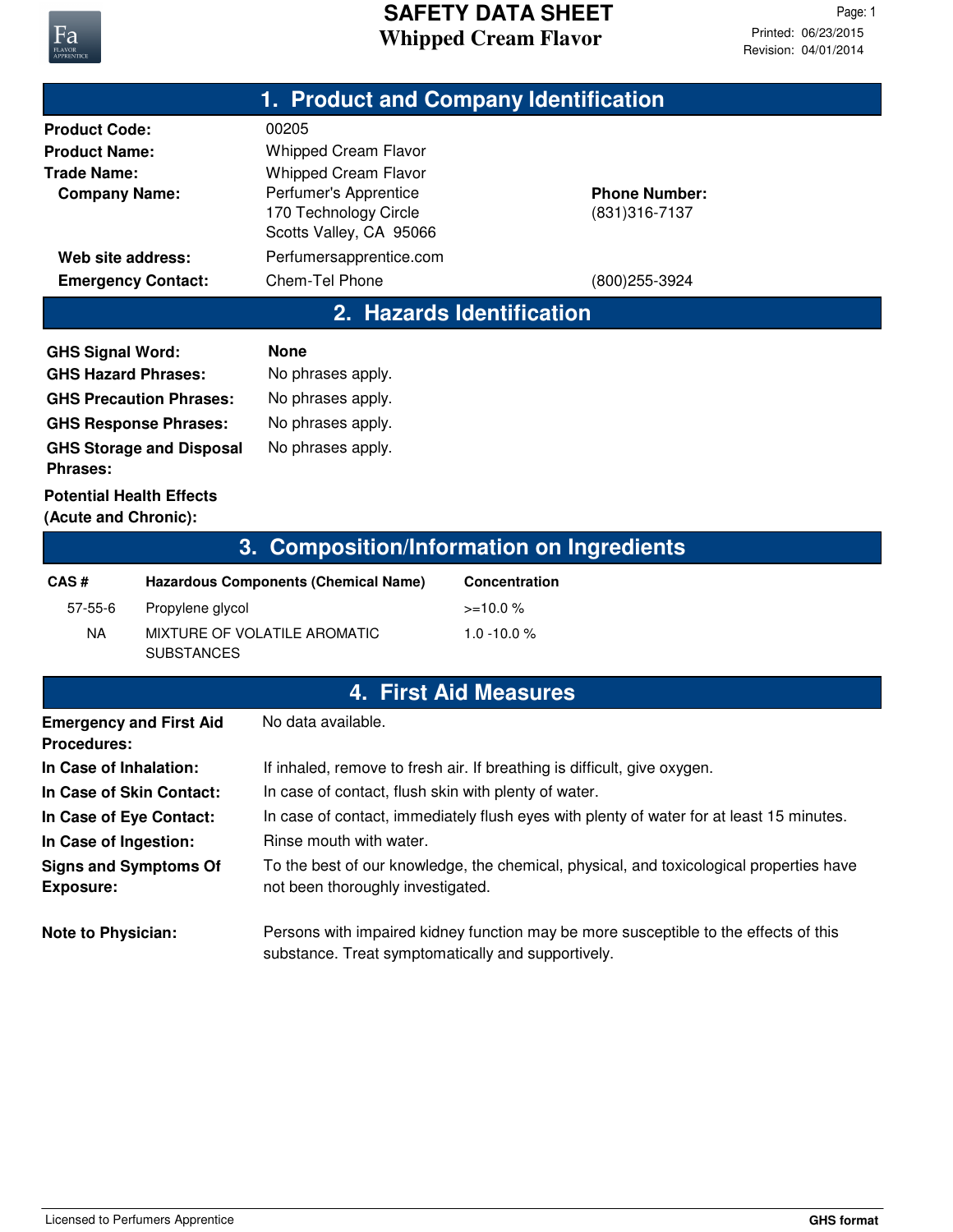## **Whipped Cream Flavor SAFETY DATA SHEET**

Revision: 04/01/2014 Printed: 06/23/2015 Page: 2

|                                            |                                                                 |                                      | 5. Fire Fighting Measures |                                                                                                                                                 |                     |
|--------------------------------------------|-----------------------------------------------------------------|--------------------------------------|---------------------------|-------------------------------------------------------------------------------------------------------------------------------------------------|---------------------|
| <b>Flash Pt:</b>                           |                                                                 | > 200.00 F                           |                           |                                                                                                                                                 |                     |
| <b>Explosive Limits:</b>                   |                                                                 | LEL: No data.                        |                           | UEL: No data.                                                                                                                                   |                     |
| <b>Autoignition Pt:</b>                    |                                                                 | No data.                             |                           |                                                                                                                                                 |                     |
|                                            |                                                                 |                                      |                           | Suitable Extinguishing Media: Use water spray, dry chemical, carbon dioxide, or alcohol-resistant foam.                                         |                     |
|                                            | <b>Fire Fighting Instructions:</b>                              |                                      |                           | As in any fire, wear a self-contained breathing apparatus in pressure-demand,<br>MSHA/NIOSH (approved or equivalent), and full protective gear. |                     |
| Hazards:                                   | <b>Flammable Properties and</b>                                 | No data available.                   |                           |                                                                                                                                                 |                     |
|                                            |                                                                 |                                      |                           | <b>6. Accidental Release Measures</b>                                                                                                           |                     |
| <b>Protective Precautions,</b>             | <b>Protective Equipment and</b><br><b>Emergency Procedures:</b> | Ensure adequate ventilation.         |                           |                                                                                                                                                 |                     |
| <b>Material Is Released Or</b><br>Spilled: | <b>Steps To Be Taken In Case</b>                                | Dike to collect large liquid spills. |                           |                                                                                                                                                 |                     |
| <b>7. Handling and Storage</b>             |                                                                 |                                      |                           |                                                                                                                                                 |                     |
| Handling:                                  | <b>Precautions To Be Taken in</b>                               |                                      |                           | Handle in accordance with good industrial hygiene and safety practice.                                                                          |                     |
| Storing:                                   | <b>Precautions To Be Taken in</b>                               |                                      |                           | Keep container tightly closed in a dry and well-ventilated place.                                                                               |                     |
| 8. Exposure Controls/Personal Protection   |                                                                 |                                      |                           |                                                                                                                                                 |                     |
| CAS#                                       | <b>Partial Chemical Name</b>                                    |                                      | <b>OSHA TWA</b>           | <b>ACGIH TWA</b>                                                                                                                                | <b>Other Limits</b> |
| $57 - 55 - 6$                              | Propylene glycol                                                |                                      | No data.                  | No data.                                                                                                                                        | No data.            |
| NA                                         |                                                                 | MIXTURE OF VOLATILE AROMATIC         | No data.                  | No data.                                                                                                                                        | No data.            |

| <b>SUBSTANCES</b>                                  |                                                                                                                                                                                                         |
|----------------------------------------------------|---------------------------------------------------------------------------------------------------------------------------------------------------------------------------------------------------------|
| <b>Respiratory Equipment</b><br>(Specify Type):    | A respiratory protection program that meets OSHA's 29 CFR 1910.134 and ANSI Z88.2<br>requirements or European Standard EN 149 must be followed whenever workplace<br>conditions warrant respirator use. |
| <b>Eye Protection:</b>                             | Wear appropriate protective eyeglasses or chemical safety goggles as described by<br>OSHA's eye and face protection regulations in 29 CFR 1910.133 or European Standard<br>EN166.                       |
| <b>Protective Gloves:</b>                          | Wear appropriate protective gloves to prevent skin exposure.                                                                                                                                            |
| <b>Other Protective Clothing:</b>                  | Wear appropriate protective clothing to prevent skin exposure.                                                                                                                                          |
| <b>Engineering Controls</b><br>(Ventilation etc.): | Facilities storing or utilizing this material should be equipped with an eyewash facility and<br>a safety shower. Use adequate ventilation to keep airborne concentrations low.                         |
| Work/Hygienic/Maintenance<br><b>Practices:</b>     | Handle in accordance with good industrial hygiene and safety practice. Wash hands<br>before breaks and at the end of workday.                                                                           |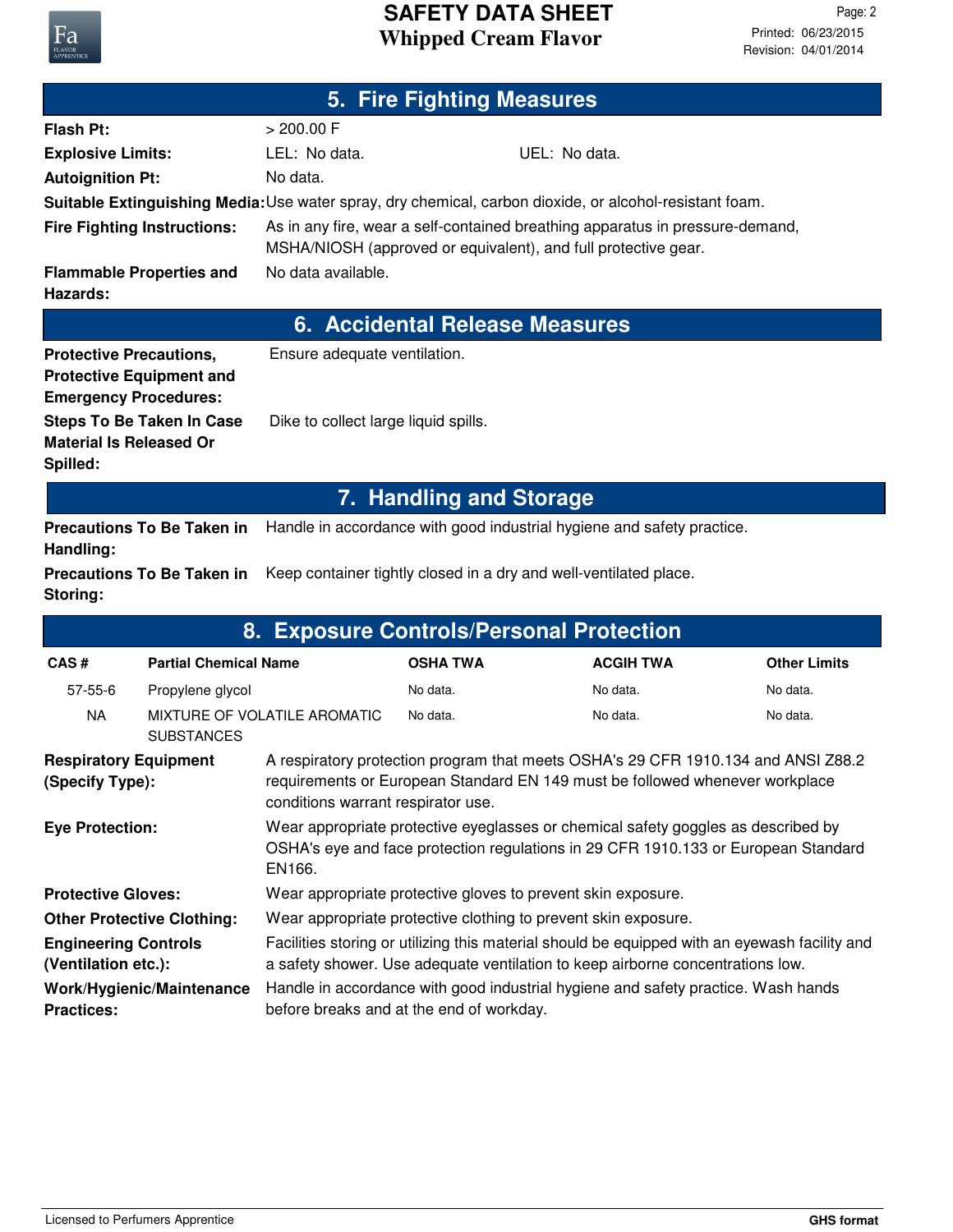

|                                                             | 9. Physical and Chemical Properties                                                                                                                                                                                                                                                                                                                                                                                                                                                                                                                                   |  |  |
|-------------------------------------------------------------|-----------------------------------------------------------------------------------------------------------------------------------------------------------------------------------------------------------------------------------------------------------------------------------------------------------------------------------------------------------------------------------------------------------------------------------------------------------------------------------------------------------------------------------------------------------------------|--|--|
| <b>Physical States:</b>                                     | [X] Liquid<br>[ ] Solid<br>[ ] Gas                                                                                                                                                                                                                                                                                                                                                                                                                                                                                                                                    |  |  |
| <b>Appearance and Odor:</b>                                 | Transparent Colorless.                                                                                                                                                                                                                                                                                                                                                                                                                                                                                                                                                |  |  |
|                                                             | Whipped Cream taste and aroma.                                                                                                                                                                                                                                                                                                                                                                                                                                                                                                                                        |  |  |
| <b>Melting Point:</b>                                       | No data.                                                                                                                                                                                                                                                                                                                                                                                                                                                                                                                                                              |  |  |
| <b>Boiling Point:</b>                                       | No data.                                                                                                                                                                                                                                                                                                                                                                                                                                                                                                                                                              |  |  |
| <b>Autoignition Pt:</b>                                     | No data.                                                                                                                                                                                                                                                                                                                                                                                                                                                                                                                                                              |  |  |
| <b>Flash Pt:</b>                                            | $> 200.00$ F                                                                                                                                                                                                                                                                                                                                                                                                                                                                                                                                                          |  |  |
| <b>Explosive Limits:</b>                                    | LEL: No data.<br>UEL: No data.                                                                                                                                                                                                                                                                                                                                                                                                                                                                                                                                        |  |  |
| Specific Gravity (Water $= 1$ ):                            | 1.0441<br>at 22.0 C<br>No data.                                                                                                                                                                                                                                                                                                                                                                                                                                                                                                                                       |  |  |
| Vapor Pressure (vs. Air or<br>$mm Hg$ :                     |                                                                                                                                                                                                                                                                                                                                                                                                                                                                                                                                                                       |  |  |
| Vapor Density (vs. $Air = 1$ ):                             | No data.                                                                                                                                                                                                                                                                                                                                                                                                                                                                                                                                                              |  |  |
| <b>Evaporation Rate:</b>                                    | No data.                                                                                                                                                                                                                                                                                                                                                                                                                                                                                                                                                              |  |  |
| <b>Solubility in Water:</b>                                 | No data.                                                                                                                                                                                                                                                                                                                                                                                                                                                                                                                                                              |  |  |
| <b>Percent Volatile:</b>                                    | No data.                                                                                                                                                                                                                                                                                                                                                                                                                                                                                                                                                              |  |  |
|                                                             | <b>10. Stability and Reactivity</b>                                                                                                                                                                                                                                                                                                                                                                                                                                                                                                                                   |  |  |
| Stability:                                                  | Unstable [ ]<br>Stable [X]                                                                                                                                                                                                                                                                                                                                                                                                                                                                                                                                            |  |  |
| <b>Conditions To Avoid -</b><br>Instability:                | No data available.                                                                                                                                                                                                                                                                                                                                                                                                                                                                                                                                                    |  |  |
| Incompatibility - Materials To No data available.<br>Avoid: |                                                                                                                                                                                                                                                                                                                                                                                                                                                                                                                                                                       |  |  |
| Hazardous Decomposition Or No data available.               |                                                                                                                                                                                                                                                                                                                                                                                                                                                                                                                                                                       |  |  |
| <b>Byproducts:</b>                                          |                                                                                                                                                                                                                                                                                                                                                                                                                                                                                                                                                                       |  |  |
| <b>Possibility of Hazardous</b>                             | Will not occur [X]<br>Will occur [ ]                                                                                                                                                                                                                                                                                                                                                                                                                                                                                                                                  |  |  |
| <b>Reactions:</b>                                           |                                                                                                                                                                                                                                                                                                                                                                                                                                                                                                                                                                       |  |  |
| <b>Conditions To Avoid -</b><br><b>Hazardous Reactions:</b> | No data available.                                                                                                                                                                                                                                                                                                                                                                                                                                                                                                                                                    |  |  |
|                                                             | <b>11. Toxicological Information</b>                                                                                                                                                                                                                                                                                                                                                                                                                                                                                                                                  |  |  |
| <b>Toxicological Information:</b><br>Carcinogenicity:       | This mixture has not been subjected to toxicological testing but has been blended from<br>materials with established toxicological bibliographies. In view of the difficulty of using<br>current standard toxicological evaluation techniques to predict potential hazards to<br>susceptible individuals or arising from unforeseeable potentiation, this preparation should<br>be considererd and handled as if it displayed health hazards and consequently treated<br>with all possible precaution.<br>NTP? No<br>IARC Monographs? No<br><b>OSHA Regulated? No</b> |  |  |
|                                                             | <b>12. Ecological Information</b>                                                                                                                                                                                                                                                                                                                                                                                                                                                                                                                                     |  |  |
|                                                             |                                                                                                                                                                                                                                                                                                                                                                                                                                                                                                                                                                       |  |  |
| <b>General Ecological</b><br>Information:                   | This mixture as a whole has not been subjected to ecotoxicological testing. In view of the<br>difficulty of using current standard ecotoxicological evaluation techniques to predict the<br>impact of particular modes of release on vulnerable or localized parts of the ecosystem,<br>this preparation should be considered and handled as if it displayed potential<br>environmental hazards, and treated in consequence with all possible precaution.                                                                                                             |  |  |
| <b>Persistence and</b><br>Degradability:                    | No data available.                                                                                                                                                                                                                                                                                                                                                                                                                                                                                                                                                    |  |  |
| <b>Bioaccumulative Potential:</b>                           | No data available.                                                                                                                                                                                                                                                                                                                                                                                                                                                                                                                                                    |  |  |
| <b>Mobility in Soil:</b>                                    | No data available.                                                                                                                                                                                                                                                                                                                                                                                                                                                                                                                                                    |  |  |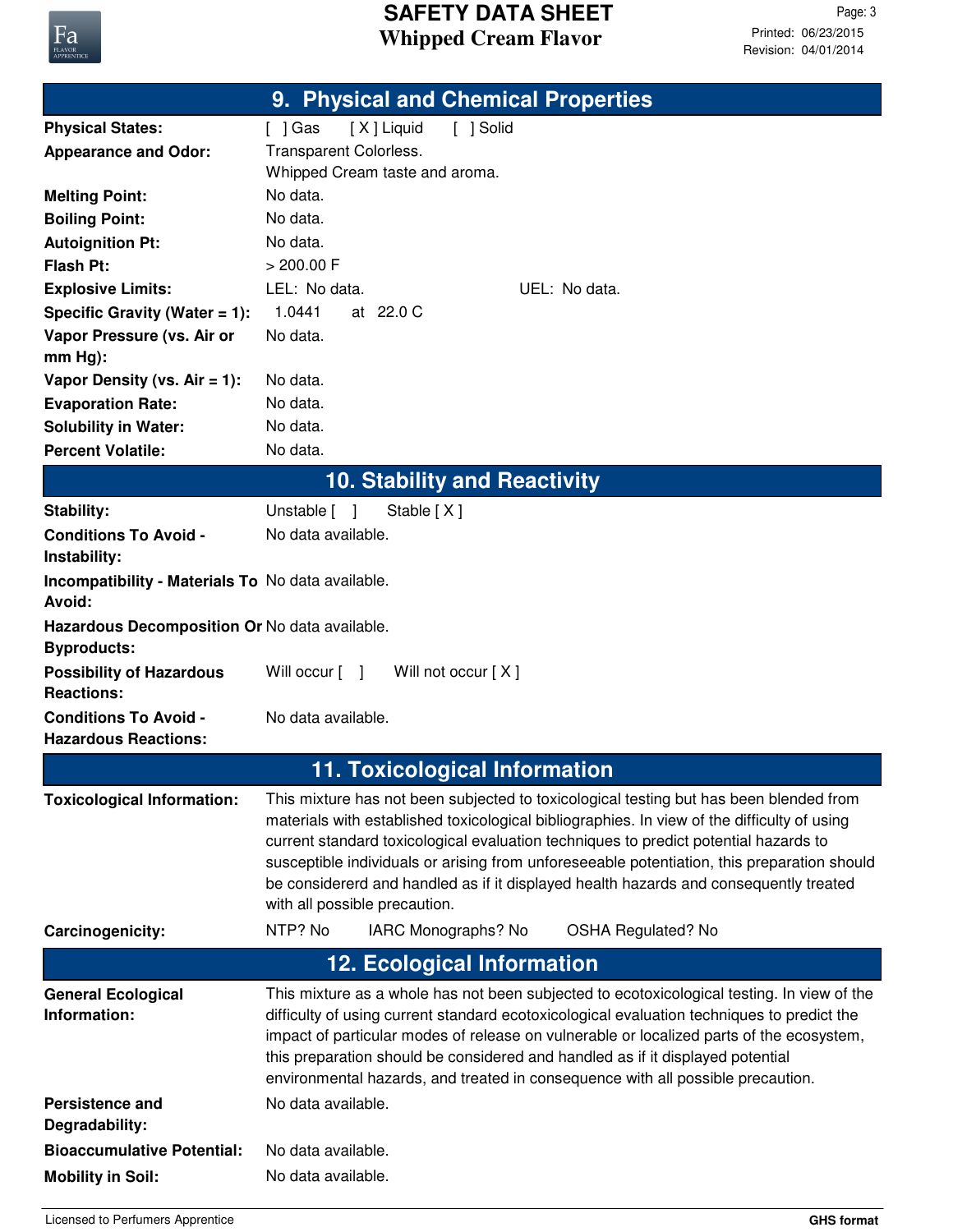

| <b>13. Disposal Considerations</b>                                                                                                                                                                                                                                                                                                          |                                                                                                                                                     |                                                                                                                                                                                                                                           |                                                                |                                  |                                                                                                                                                                                                                                                                                   |  |
|---------------------------------------------------------------------------------------------------------------------------------------------------------------------------------------------------------------------------------------------------------------------------------------------------------------------------------------------|-----------------------------------------------------------------------------------------------------------------------------------------------------|-------------------------------------------------------------------------------------------------------------------------------------------------------------------------------------------------------------------------------------------|----------------------------------------------------------------|----------------------------------|-----------------------------------------------------------------------------------------------------------------------------------------------------------------------------------------------------------------------------------------------------------------------------------|--|
| <b>Waste Disposal Method:</b>                                                                                                                                                                                                                                                                                                               |                                                                                                                                                     | or if the material is processed or otherwise altered. Consult 40 CFR 261 to determine<br>whether the altered material is a hazardous waste. Consult the appropriate state,<br>regional, or local regulations for additional requirements. |                                                                |                                  | This material, as supplied, is not a hazardous waste according to Federal regulations (40<br>CFR 261). This material could become a hazardous waste if it is mixed with or otherwise<br>comes in contact with a hazardous waste, if chemical additions are made to this material, |  |
|                                                                                                                                                                                                                                                                                                                                             |                                                                                                                                                     |                                                                                                                                                                                                                                           | <b>14. Transport Information</b>                               |                                  |                                                                                                                                                                                                                                                                                   |  |
| <b>GHS Classification:</b>                                                                                                                                                                                                                                                                                                                  |                                                                                                                                                     | No GHS classifications apply.                                                                                                                                                                                                             |                                                                |                                  |                                                                                                                                                                                                                                                                                   |  |
|                                                                                                                                                                                                                                                                                                                                             | <b>LAND TRANSPORT (US DOT):</b>                                                                                                                     |                                                                                                                                                                                                                                           |                                                                |                                  |                                                                                                                                                                                                                                                                                   |  |
| <b>DOT Hazard Class:</b><br><b>UN/NA Number:</b>                                                                                                                                                                                                                                                                                            | DOT Proper Shipping Name: Not Regulated.<br><b>LAND TRANSPORT (Canadian TDG):</b>                                                                   |                                                                                                                                                                                                                                           |                                                                |                                  |                                                                                                                                                                                                                                                                                   |  |
| <b>TDG Shipping Name:</b>                                                                                                                                                                                                                                                                                                                   |                                                                                                                                                     | Not Regulated.                                                                                                                                                                                                                            |                                                                |                                  |                                                                                                                                                                                                                                                                                   |  |
|                                                                                                                                                                                                                                                                                                                                             | <b>LAND TRANSPORT (European ADR/RID):</b><br><b>ADR/RID Shipping Name:</b><br><b>MARINE TRANSPORT (IMDG/IMO):</b><br><b>IMDG/IMO Shipping Name:</b> | Not Regulated.<br>Not Regulated.                                                                                                                                                                                                          |                                                                |                                  |                                                                                                                                                                                                                                                                                   |  |
|                                                                                                                                                                                                                                                                                                                                             | AIR TRANSPORT (ICAO/IATA):                                                                                                                          |                                                                                                                                                                                                                                           |                                                                |                                  |                                                                                                                                                                                                                                                                                   |  |
|                                                                                                                                                                                                                                                                                                                                             | <b>ICAO/IATA Shipping Name:</b>                                                                                                                     | Not Regulated.                                                                                                                                                                                                                            |                                                                |                                  |                                                                                                                                                                                                                                                                                   |  |
|                                                                                                                                                                                                                                                                                                                                             |                                                                                                                                                     | <b>15. Regulatory Information</b>                                                                                                                                                                                                         |                                                                |                                  |                                                                                                                                                                                                                                                                                   |  |
|                                                                                                                                                                                                                                                                                                                                             |                                                                                                                                                     | EPA SARA (Superfund Amendments and Reauthorization Act of 1986) Lists                                                                                                                                                                     |                                                                |                                  |                                                                                                                                                                                                                                                                                   |  |
| CAS#                                                                                                                                                                                                                                                                                                                                        | <b>Hazardous Components (Chemical Name)</b>                                                                                                         |                                                                                                                                                                                                                                           | S. 302 (EHS)                                                   | S. 304 RQ                        | S. 313 (TRI)                                                                                                                                                                                                                                                                      |  |
| 57-55-6<br><b>NA</b>                                                                                                                                                                                                                                                                                                                        | Propylene glycol<br>MIXTURE OF VOLATILE AROMATIC                                                                                                    |                                                                                                                                                                                                                                           | No<br><b>No</b>                                                | No<br>No                         | No<br>No                                                                                                                                                                                                                                                                          |  |
|                                                                                                                                                                                                                                                                                                                                             | <b>SUBSTANCES</b>                                                                                                                                   |                                                                                                                                                                                                                                           |                                                                |                                  |                                                                                                                                                                                                                                                                                   |  |
| <b>This material meets the EPA</b> [ ] Yes [X] No Acute (immediate) Health Hazard<br>'Hazard Categories' defined [ ] Yes [X] No Chronic (delayed) Health Hazard<br>[ ] Yes [X] No Fire Hazard<br>for SARA Title III Sections<br>[ ] Yes [X] No Sudden Release of Pressure Hazard<br>311/312 as indicated:<br>[ ] Yes [X] No Reactive Hazard |                                                                                                                                                     |                                                                                                                                                                                                                                           |                                                                |                                  |                                                                                                                                                                                                                                                                                   |  |
| CAS#                                                                                                                                                                                                                                                                                                                                        | <b>Hazardous Components (Chemical Name)</b>                                                                                                         |                                                                                                                                                                                                                                           | <b>Other US EPA or State Lists</b>                             |                                  |                                                                                                                                                                                                                                                                                   |  |
| 57-55-6<br><b>NA</b>                                                                                                                                                                                                                                                                                                                        | Propylene glycol<br>MIXTURE OF VOLATILE AROMATIC<br><b>SUBSTANCES</b>                                                                               |                                                                                                                                                                                                                                           |                                                                | CA PROP.65: No<br>CA PROP.65: No |                                                                                                                                                                                                                                                                                   |  |
| CAS#<br>57-55-6                                                                                                                                                                                                                                                                                                                             | <b>Hazardous Components (Chemical Name)</b><br>Propylene glycol                                                                                     |                                                                                                                                                                                                                                           | <b>International Regulatory Lists</b><br>REACH: Yes - (R), (P) |                                  |                                                                                                                                                                                                                                                                                   |  |
| <b>NA</b>                                                                                                                                                                                                                                                                                                                                   | MIXTURE OF VOLATILE AROMATIC<br><b>SUBSTANCES</b>                                                                                                   |                                                                                                                                                                                                                                           | REACH: No                                                      |                                  |                                                                                                                                                                                                                                                                                   |  |